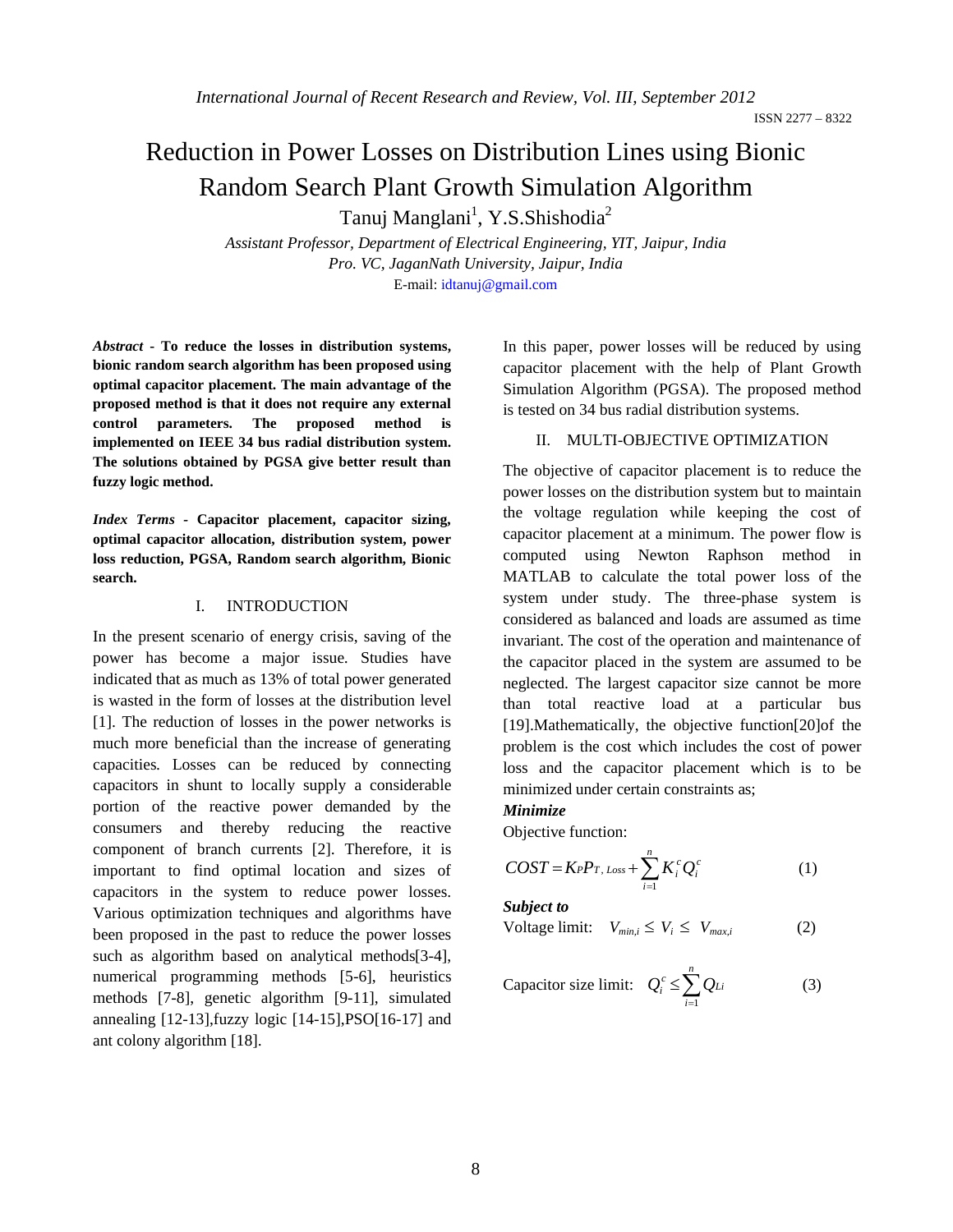Here*, n* is the number of buses , *Kp* is the equivalent annual cost per unit of power loss in  $\frac{K}{W}$  /year,  $K_i^c$  is the annual capacitor installation cost  $\frac{K}{V_A}$ , *V<sub>i</sub>* is the voltage magnitude of bus *i, Vmin,i and Vmax,i* are minimum and maximum voltage limits of  $i<sup>th</sup>$  bus respectively,  $Q_i^c$  is the reactive power compensated at bus *i* and and *QLi* is the reactive load power at bus *i* .

# III. IDENTIFICATION OF OPTIMAL LOCATION

Optimal locations for capacitor placements are the selected buses that can be determined using Loss Sensitivity Factors. The estimation of these buses helps in reduction of the search space for the optimization procedure. A distribution line with an impedance *R+jX*  and a load of  $P_{\text{eff}} + jQ_{\text{eff}}$  connected between '*p*' and '*q*' buses is given below Fig. 1.



*Fig. 1 Distribution Line with p and q Buses*

Active power loss in the  $K^{th}$  line is given by  $[I_k^2]$  \*  $R[k]$ which can be expressed as,

$$
P_{\text{lineloss}}[q] = \frac{(P_{\text{eff}}^2 [q] + Q_{\text{eff}}^2 [q] R[k])}{(V[q])^*(V[q])}
$$
(4)

Where,  $P\text{eff} [q] \& Q\text{eff} [q]$  are the total effective active and reactive power respectively supplied beyond the node *q.*

Now, the Loss Sensitivity Factors [21] can be given by

$$
\frac{\partial P_{\text{lineloss}}}{\partial Q_{\text{eff}}} = \frac{(2 \times Q_{\text{eff}}[q] \times R[k])}{(V[q]) \times (V[q])} \tag{5}
$$

Loss Sensitivity Factors ( $\partial P_{\text{lineloss}}/\partial Q_{\text{eff}}$ ) are calculated from load flow analysis of the given system and the values are arranged in descending order for all the lines of the system. The descending order will decide the sequence in which the buses are to be considered for compensation [22]. If the voltage at a bus in the sequence list is healthy (i.e.  $V[i] / 0.95 > 1$ ) such bus needs no compensation.

## IV. PLANT GROWTH SIMULATION ALGORITHM

Plant Growth Simulation Algorithm (PGSA) is a new type of intelligent optimization algorithm which is based on a computer system (namely L-systems) proposed by A. Lindenmayer and P.Prusinkiewicz *et al.* in the 1990s. L-system is used in the fractal domain and the computer graphics to simulate the plant growing and branching process. When plant outgrows, the main drive to promote its growth impetus comes from the sunlight, the auxin concentrations in plant are changed with photosynthesis, and the point which has received sufficient sunlight with more concentrations will grow prior. By using plant growth simulation algorithm to solve optimization problems is actually a simulation process of plant outgrowing to the whole space. The point which can outgrow a new branch in the plant is called growing point, the more auxin concentration of the growing point, the more growing opportunities it gets. The auxin concentration of plant is mainly decided by phototropic, it will be reassigned among each growing points if the environment location is changed. Tong Li *et al.* [23] analyzed the probability growth model of simulating the plants phototropic, and gives out auxin concentration calculating formulas of the stems and branches.

Assuming a plant grows a trunk *M* from its root and there are *k* initial growing points called nodes  $N_{ML}$ ,  $N_{M2}$ ,  $N_{M3}$ ,  $N_{MK}$  that have better environment than the root  $N_0$  on the trunk *M*.

The auxin concentration  $S_{M1}, S_{M2}, \ldots, S_{Mk}$  of the nodes  $N_{ML}$ ,  $N_{M2}$ <sub>*Ma*</sub> can be calculated by

$$
S_{Mi} = \frac{f(N_0) - f(N_{Mi})}{\sum_{i=1}^{k} [f(N_0) - f(N_{Mi})]}
$$
(6)

The auxin concentration of the growing point can be more if the function of the nodes  $N_{ML}$ ,  $N_{M2}$ ,  $N_{M3}$ ,  $N_{MK}$ and N<sub>0</sub> satisfy  $f(N_{Mi}) < f(N_o)$  for i=1,2,3….k. From (6), it can be calculated that summation of all concentration is equal to unity, which means that the auxin concentrations  $S_{M1}, S_{M2}, \ldots, S_{Mk}$  of the corresponding nodes  $N_{ML}N_{M2...}N_{MK}$  form a state space shown in Fig 2.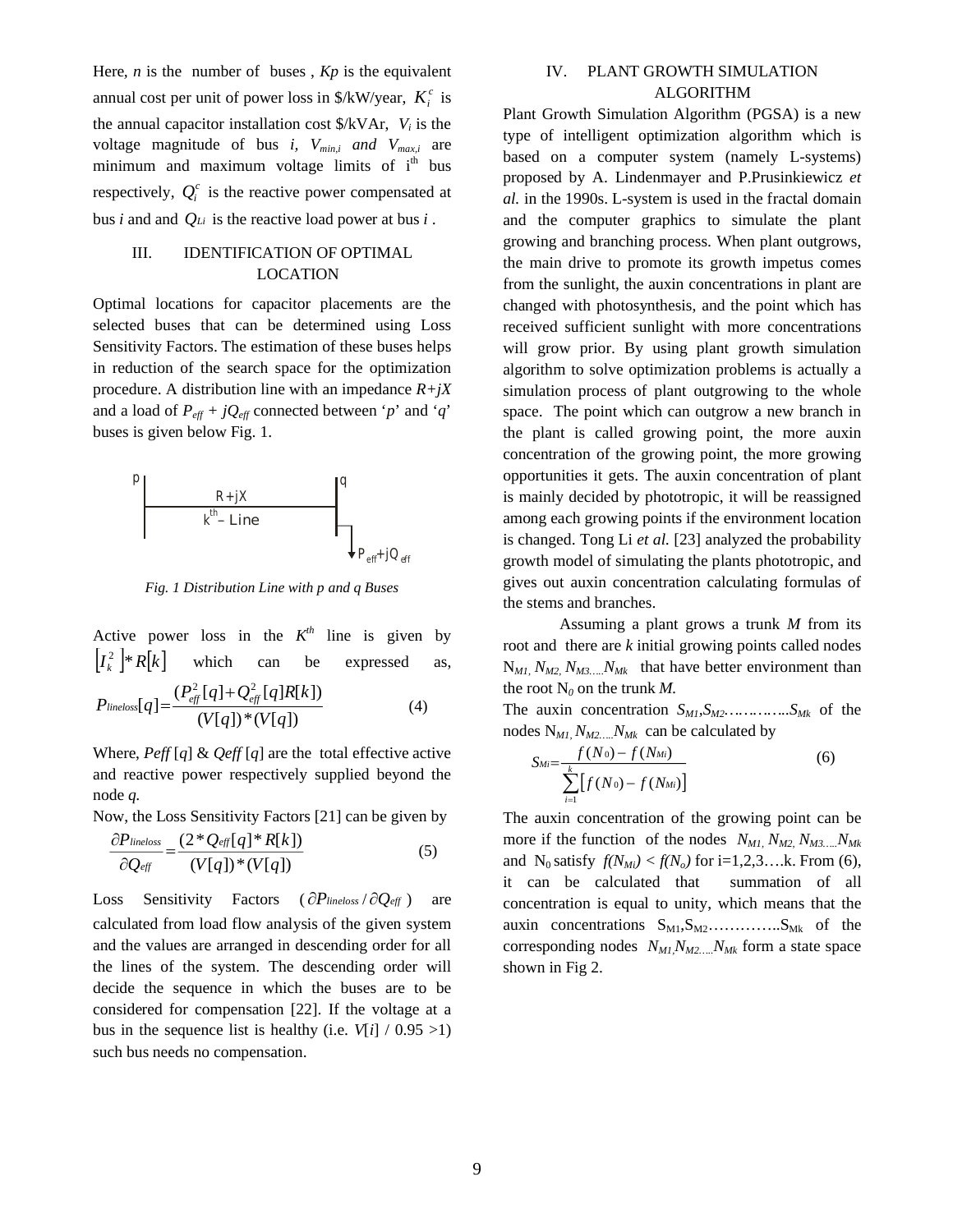

*Fig. 2 Auxin Concentration State Space*

Now Randomly generates a number within [0, 1] and drop into one of  $S_{M1}, S_{M2}$ …………... $S_{Mk}$  as shown in Fig.2, the node corresponding to the selected concentration will be the next growing point. Repeat the above process until there is no new branch to grow and hence a complete plant will be formed.

Chung Wang *et al.* [24] suggested a model where the nodes on a plant can express the possible solutions, f(N) can express the objective function, the length of the trunk and the branch can express the search domain of possible solutions, the root of a plant can express the initial solution, the preferential growth node corresponds to the basic point of the next searching process. In this way, the growth process of plant phototropism can be applied to solve the problem of integer programming.

## V. APPLICATION OF PROPOSED METHOD

The proposed method has been programmed using MATLAB. The effectiveness of the proposed method for loss reduction by capacitor placement is tested on 34-bus test radial distribution systems [25]. This system has a main feeder and four laterals (subfeeders). The single line diagram is shown in Fig. 3. The rated line voltage of the system is 11 kV.



*Fig.3 34-Bus Distribution Network*

For this test feeder,  $K_P$  is selected is selected to be 168\$/(kW-year) [19]. Only fixed capacitors with a life expectancy of 10 years (placement, maintenance and running costs are neglected) are used in the analysis and the marginal cost of capacitors  $(K_c^i)$  [26] are used to compute the total annual cost. The method of sensitive analysis is used to select the candidate

installation locations of the capacitors to reduce the search space. The buses are ordered according to their sensitivity value ( $\partial P_{\text{lineloss}} / \partial Q_{\text{eff}}$ ) (i.e., bus 19, 22, 20, 21, 23, 24, 25, 26, and 27). Now, the capacitors are placed on these selected buses and apply PGSA with all possible combinations of buses. The number of iterations tried from 2 to 100. All of the results converge to the same optimal solution with iteration greater than 8. The optimum locations with size of capacitors with the proposed method are compared with the Fuzzy reasoning [27] and are shown in Table I. The minimum voltage before capacitor placement is 0.9417 p.u at bus number 27 which has improved to 0.9498 p.u after capacitors placement

## Table I Simulation Results of 34- Bus System and Its Comparison

| <b>Parameters</b>                          | <b>Uncompensated</b> | Fuzzy<br>reasoning<br>[27] |                    | <b>Proposed</b><br>PGSA |                   |
|--------------------------------------------|----------------------|----------------------------|--------------------|-------------------------|-------------------|
| <b>Total losses</b><br>(kW)                | 221.67               | 168.98                     |                    | 168.8                   |                   |
| Loss<br>reduction<br>(%)                   |                      | 23.76                      |                    | 23.850                  |                   |
| Optimal<br>location<br>and size in<br>kVAr |                      | 24<br>17<br>7              | 1500<br>750<br>450 | 19<br>22<br>20          | 900<br>300<br>900 |
| Annual<br>Cost<br>$(\$ / year)$            | 37,182               | 29010                      |                    | 28,797                  |                   |
| <b>Net Saving</b><br>$(\$ / year)$         |                      | 8,172                      |                    | 8,384                   |                   |

From the results shown in Table I, it is observed that the power loss and net annual savings obtained with proposed method are less than Fuzzy reasoning. Fig 4 shows the graph between number of buses used for capacitor placement and the losses in kW.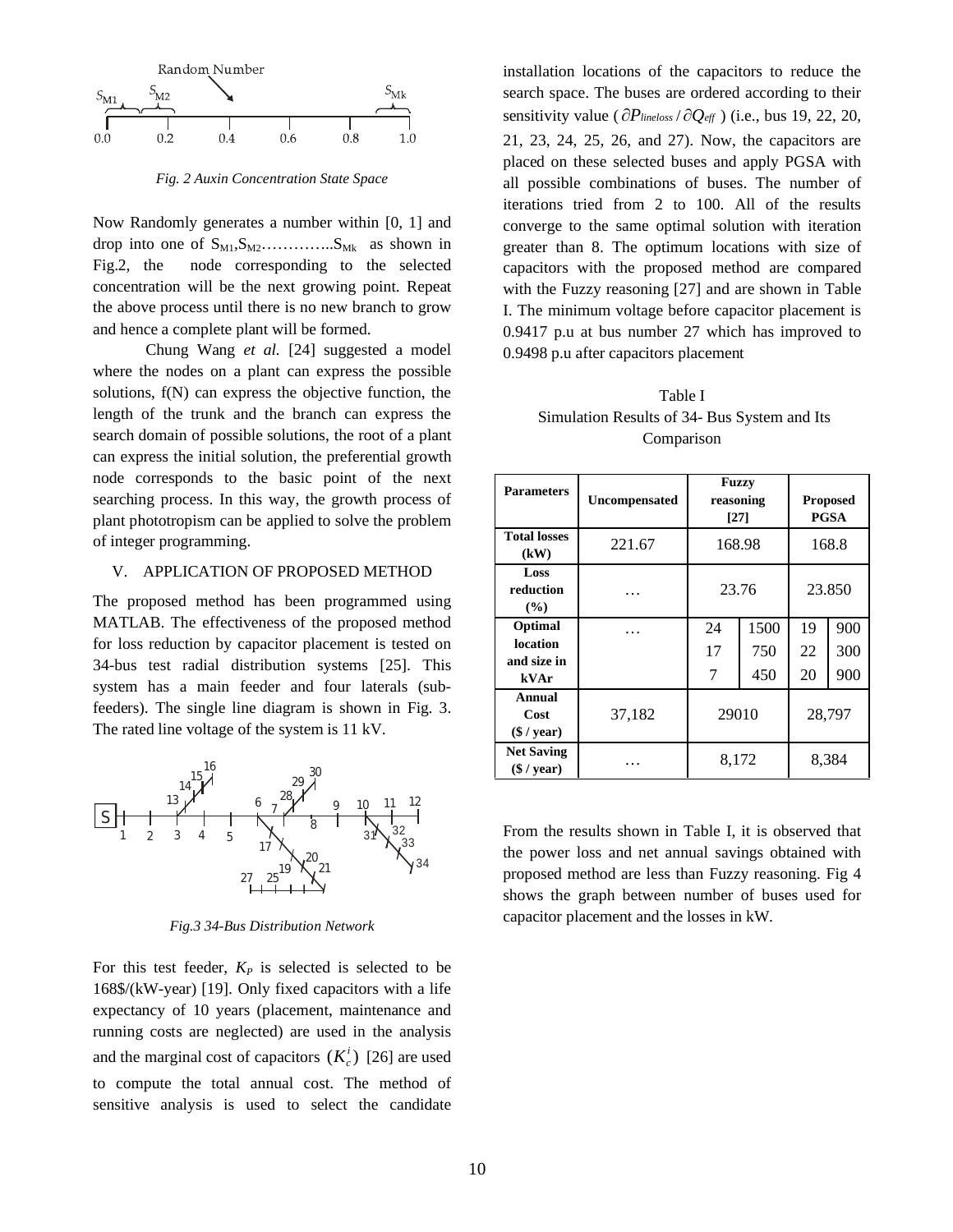

*Fig.4 Losses Corresponds to Number of Candidate Buses*

#### VI. CONCLUSION

A bionic random search Plant Growth Simulation Algorithm (PGSA) for loss reduction in the distribution system has been proposed. The loss sensitivity factors are used to determine the candidate locations of the buses required for compensation. The PGSA is used to estimate the required level of shunt capacitive compensation at the optimal candidate locations to reduce the active power loss. The test results of 34 bus system have showed the best solutions than other approach available in the references. PGSA have many characteristics such as fewer parameters, easily coding and implement, fast calculating speed, no more restrictions or requirements in solving the objective function. In this paper capacitors at less number of locations with optimum size are placed which results in net annual saving. Also, practical values of capacitors are considered with a finite number of sizes rather than continuous capacitors size.

#### VII. REFERENCES

- [1] Y. H. Song, G. S. Wang, A. T. Johns and P.Y. Wang, "Distribution network reconfiguration for loss reduction using Fuzzy controlled evolutionary programming," *IEEE Trans. Gener. , Trans., Distri.,*  Vol.144, No..4, July 1997.
- [2] H. D. Chiang, J. C. Wang, O. Cockings, and H. D. Shin, "Optimal capacitor placements in distributions systems: Part 1 and 2," *IEEE Trans. Power Del.*, Vol. 5, No. 2, pp. 634–649, Apr. 1990.
- [3] M. E. Baran and F. F. Wu, "Optimal Capacitor Placement on Radial Distribution Systems", *IEEE Trans. on Power Delivery*, Vol. 4, No. 1, January 1989.
- [4] M. M. A. Salama and A. Y. Chikhani, "A simplified network approach to the VAR control problem for radial distribution systems," *IEEE Trans. Power Delivery*, vol. 8, no. 3, pp. 1529–1535, Jul. 1993.
- [5] S. Civanlar and J. J. Grainger, "Var Control on Distribution Systems with Lateral Branches Using Shunt Capacitors and Voltage Regulators: Part 1. Part 11, Part III", *IEEE Trans. on Power Apparatus and systems,* vol. *104,* pp. 3278-3297, Nov. 1985
- [6] J. J. Grainger, and S. H. Lee, "Optimum Size and Location of Shunt Capacitors for Reduction of Losses on Distribution Feeders", *IEEE Trans. on Power Apparatus and Systems,* vol. 100, pp. 1105-1 118, March 1981.
- [7] M. Chis, M. M. A. Salama, and S. Jayaram, "Capacitor placement in distribution systems using heuristic search strategies," *Proc. Inst. Elect.Eng. Gen. Transm. Dist.*, vol. 144, no. 3, pp. 225–230, 1997.
- [8] M. M. Hamada, M. A. A. Wahab, A. M. El-Sayed, H. A. Ramadan, " A proposed strategy for capacitor allocation in radial distribution feeders," in *Conf. 12th Middle East Power Systems Conf., MEPCON, Aswan, Egypt,* 12-15 March 2008
- [9] S.Sundhararajan and A. Pahwa, "Optimal selection of capacitors for radial distribution systems using a genetic algorithm," *IEEE Trans. Power Systems*, vol. 9, no.3, pp. 1499-1505, Aug. 1994.
- [10] Dong Zhang Zhengcai Fu and Liuchun Zhang, "Joint Optimization for Power Loss Reduction in Distribution Systems*"*, *IEEE Trans. Power Syst.,* vol.23, no.1, Feb. 2008, pp. 161-169
- [11] S.Jalilzadeh, S. Galvani, H. Hosseinian, F.Razavi, " Voltage Profile Modification Using Genetic Algorithm In Distribution Systems, " *in Proceedings of the World Congress on Engineering and Computer Science 2007 WCECS 2007*, October 24-26, 2007
- [12] T. Ananthapadmanabha, A. D. Kulkarni, A. S. Gopala Rao, and K. Raghavendra Rao, "Knowledge-based expert system for optimal reactive power control in distribution system," *Electrical Power & Energy Systems*, vol. 18, no. 1, pp. 27–31, 1996
- [13] Mekhamer, S.F., Khattab, H.M., Mahmoud, A.M.A., "Solution of the Capacitor allocation problem in distribution feeders considering load variation: A modified simulated annealing based approach" in *Proc. Int. Conf. power Systems Conference, 2006. (MEPCON 2006), 19-21 Dec. 2006*, pp. 302-309.
- [14] S. M. Kannan, A. Rathina Grace Monica, and S. Mary Raja Slochanal, "Fuzzy Logic Based Optimal Capacitor Placement on Radial Distribution Feeders," in *Proc. Int. Conf. Power System Technology and IEEE Power India Conference, 2008(POWERCON 2008),* 12-15 Oct. 2008,pp. 1-6.
- [15] H Masoum, M.A.S., Jafarian, A., Ladjevardi, M., Fuchs, E.F., Grady, W.M., "Fuzzy approach for